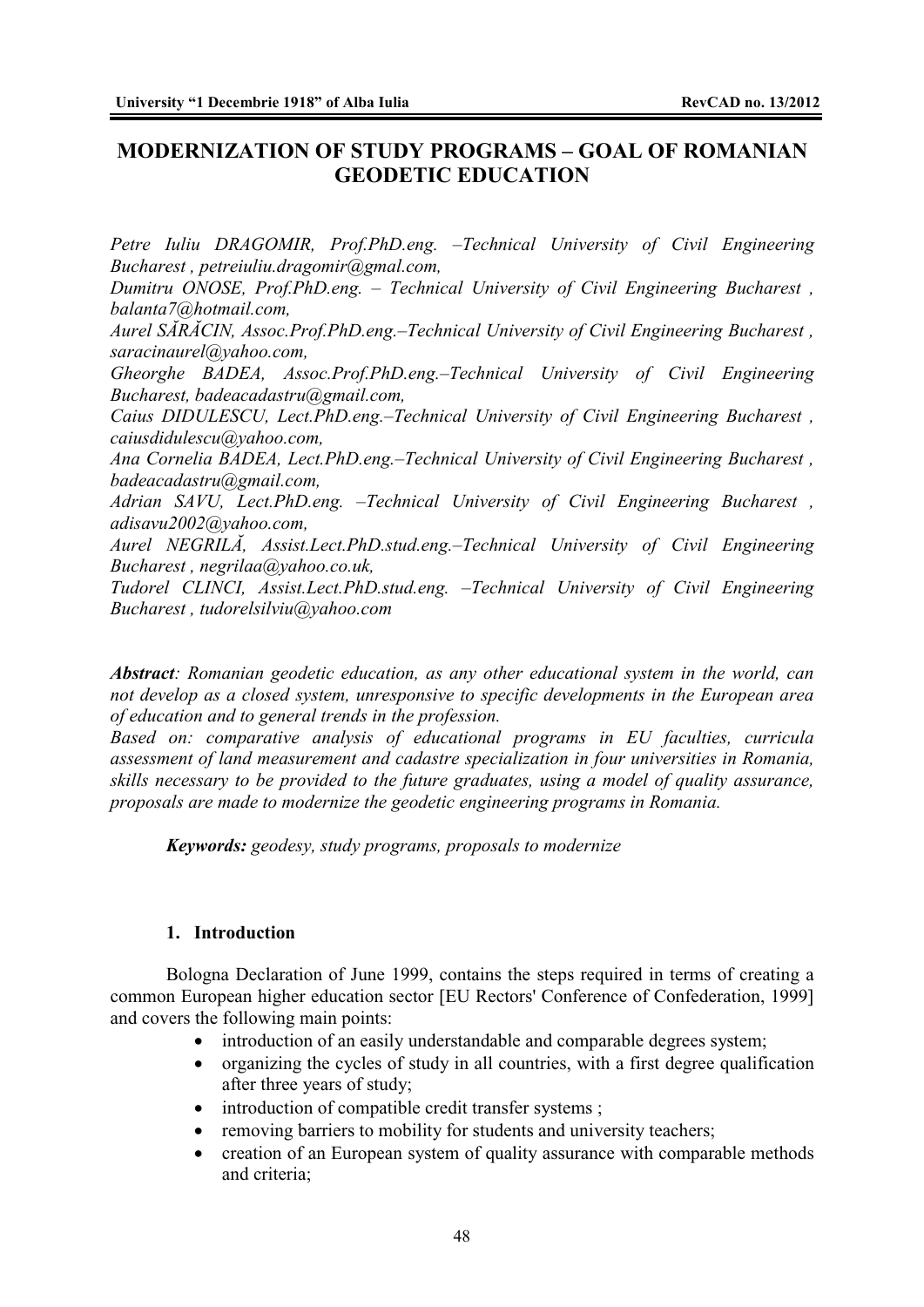• promoting the European dimension in curriculum design and education.

These steps have also been integrated by the Romanian higher education system.

Romanian geodetic higher education, like any education system in the world, could not develop as a closed system, unresponsive to specific developments in the European area of education and general trends in the profession.

Training concept of geodesists' vocational training should be based on common professional identity of experts community in land measurement. Geodesist profession has at international level a "common culture" and a common education. Professional issues that educational programs are designed to solve are basically the same, even if the solutions are different, responding to the national needs of society in each country.

To provide jobs and create a more competitive and sustainable economy, Europe needs a highly skilled workforce, able to face current and future challenges.

Number of graduates with license and / or master diploma varies widely in different countries and, to some extent, even between universities within the same country. It is therefore appropriate, on the increasing internationalization of labour markets and the gradual merging towards a global labour market, comparable levels of quality assurance activities to be developed in university geodetic education.

For this purpose it is necessary to provide compatibility of study programs content and as well of courses, so as detailed results of the educational process such as annexes to the study diploma to be able to be compared, which have a uniform internationally accepted content, corresponding to minimum education criteria, meeting national requirements in terms of training specialists able to give effective solutions for design, conduct and operation of works from the land measurements field with different destinations (engineering surveying, cadastre, urban planning, etc.).

To meet these goals, the Technical University of Civil Engineering Bucharest, in the framework of Human Resources Development Operational Programme 2007 - 2013, Priority Axis 1 "Education and training in support of economic growth and development of knowledge based society", major field of intervention: 1.2 "Quality in higher education", has launched and is ongoing the project "Online network for university collaboration to develop the capacity to provide superior competence in geodesy". Partners in this project are the Timisoara "Politehnica" University , Iasi "Gheorghe Asachi" Technical University and Alba Iulia "1 Decembrie 1918" University .

## **2. Evaluation of existing study programs, corresponding to the specialization "land measurement and cadastre"**

An important step in the structuring of new programs of study consisted in achieving analyzes regarding study programs for specialization "land measurement and cadastre" implemented in the partner universities in order to create the possibility of identifying areas and methods to represent a common base for quality growth, based on aspects of quality implementation in partner universities, for the harmonization of study programs in compliance with the current standards and ensuring compatibility and comparability with international reference standards.

At basis of current study programs is the methodology developed by the Romanian Agency for Quality Assurance in Higher Education (ARACIS), designed to ensure optimal development conditions for the educational process and results in a series of standards and indicators, some of which referring to the duration of schooling and teaching volume for day classes:

Ȭ duration of studies - 8 semesters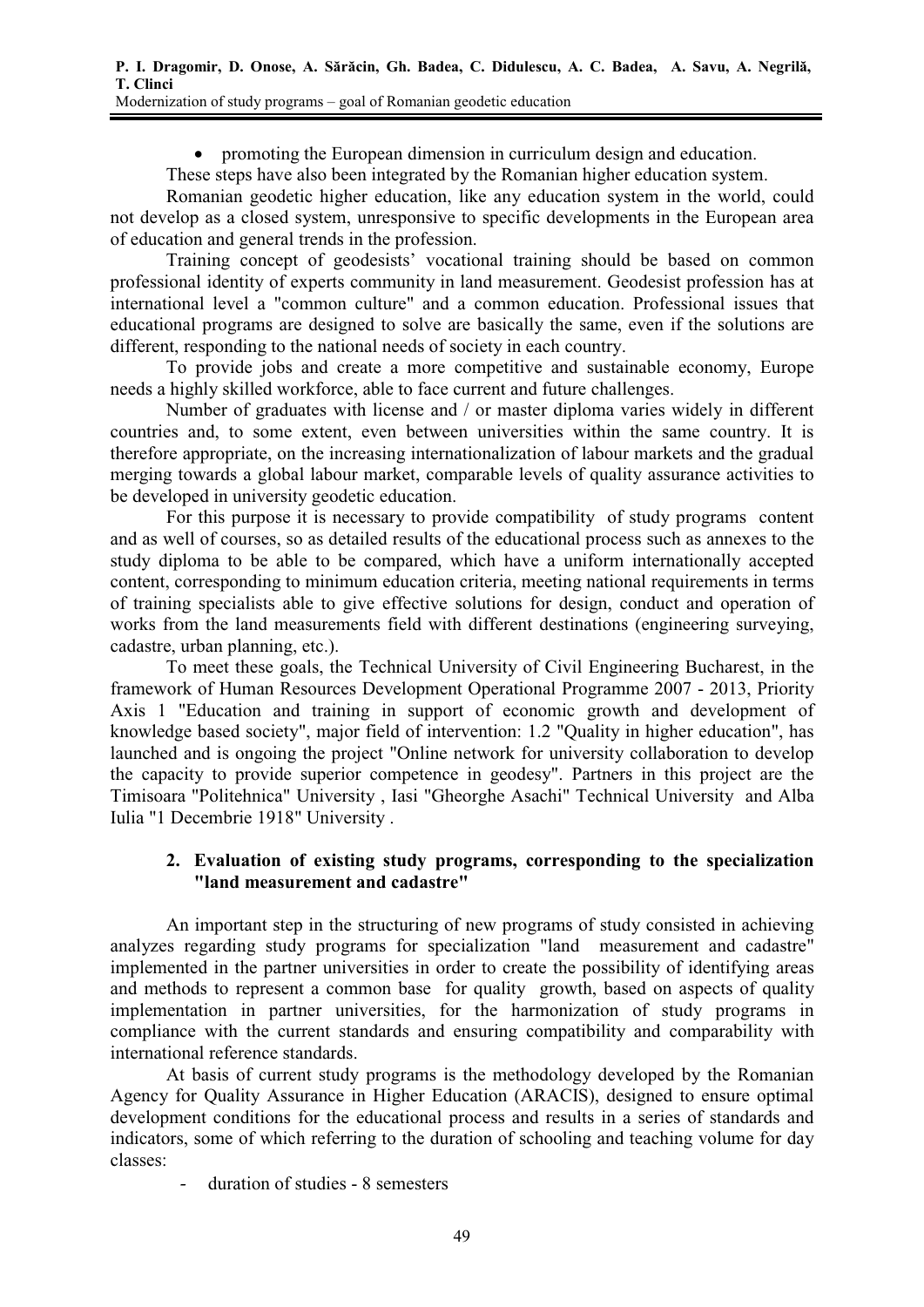- duration of a semester (min.) 14 weeks,
- number of hours / week 26-28.

Compliance with ARACIS standards was highlighted by the analysis of quality achievement in the partner universities and curriculum analysis.

## **Summary table for quality achievement in partner universities**

| <b>Quality coefficients /</b><br>performance indicators               |                                                          |                                                                                                    |                                                  |                                                 |  |  |  |  |  |
|-----------------------------------------------------------------------|----------------------------------------------------------|----------------------------------------------------------------------------------------------------|--------------------------------------------------|-------------------------------------------------|--|--|--|--|--|
| University                                                            | Alba Iulia "1<br><b>Decembrie</b><br>1918"<br>University | <b>Bucharest</b><br><b>Technical</b><br><b>University of</b><br><b>Civil</b><br><b>Engineering</b> | Iasi "Gheorghe<br>Asachi"Technical<br>University | <b>Timisoara</b><br>"Politehnica"<br>University |  |  |  |  |  |
| Ratio teaching positions<br>no./ students no.                         | 1/14                                                     | 1/8                                                                                                |                                                  | 1/10                                            |  |  |  |  |  |
| The number of full-time<br>teachers                                   | 15                                                       | 40                                                                                                 |                                                  | $\overline{7}$                                  |  |  |  |  |  |
| Share of core disciplines in<br>the curriculum (in $\%$ )             | 20.3                                                     | 20.2                                                                                               | 17.6                                             | 18.6                                            |  |  |  |  |  |
| Share of field disciplines in<br>the curriculum (in $\%$ )            | 38.9                                                     | 49.0                                                                                               | 44.1                                             | 39.7                                            |  |  |  |  |  |
| Share of specialized<br>disciplines in the<br>curriculum (in $\%$ )   | 32.8                                                     | 23.1                                                                                               | 31.4                                             | 37.0                                            |  |  |  |  |  |
| Share of complementing<br>disciplines in the<br>curriculum (in $\%$ ) | 8.0                                                      | 7.7                                                                                                | 6.9                                              | 4.8                                             |  |  |  |  |  |

## **Comparative analysis of study programs of partner universities**

This analysis was performed per each semester for all curriculum subjects. The analysis took into account the number of teaching hours, number of hours of practical applications and projects per year and number of transferable credits allocated to each type of disciplines: mandatory and facultative. Table shows an extract from the study.

# *Academic year: 2010-2011*

 *Semester: 1 (Bucharest, Timiúoara, Iaúi, Alba Iulia-extract)* 

| N <sub>o</sub>               | Course title                                                | С | <b>Applications</b> |   |   | IS | Sum | <b>CR</b> | Form of                   |
|------------------------------|-------------------------------------------------------------|---|---------------------|---|---|----|-----|-----------|---------------------------|
|                              |                                                             |   | S                   | A | P |    |     |           | examination<br>(E, CO, V) |
| <b>MANDATORY DISCIPLINES</b> |                                                             |   |                     |   |   |    |     |           |                           |
|                              | <b>Higher mathematics I</b>                                 | 2 | 2                   |   |   | 2  | 6   | 4         |                           |
|                              | <b>Mathematical analysis</b>                                | ◠ | 2                   |   |   | າ  | 6   | 4         |                           |
|                              | <b>Higher mathematics 1</b><br><b>Mathematical analysis</b> | ◠ | 2                   |   |   | מ  | 6   | Δ         |                           |
|                              |                                                             | ົ |                     |   |   | 3  | 6   | 4         |                           |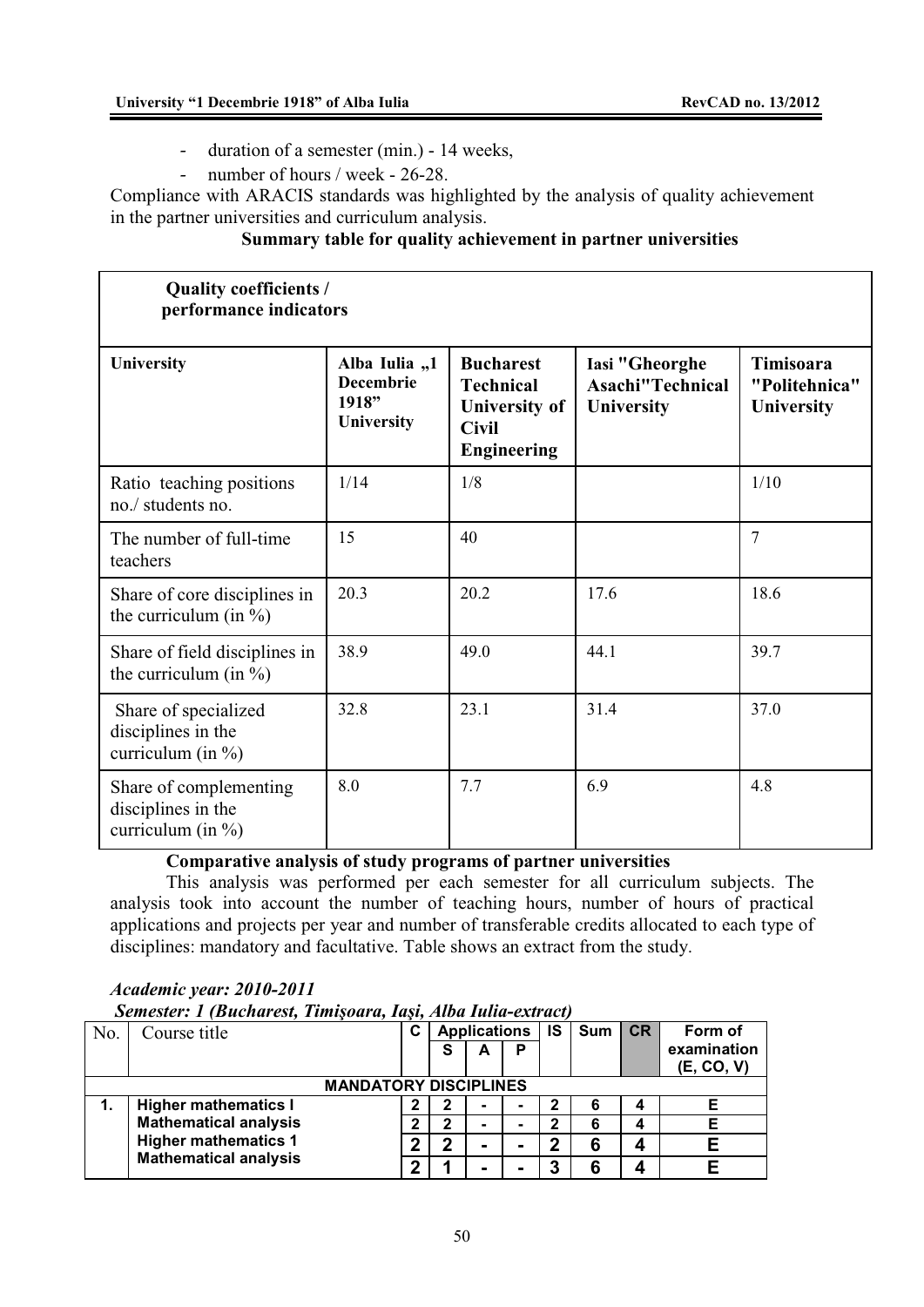**P. I. Dragomir, D. Onose, A. Sărăcin, Gh. Badea, C. Didulescu, A. C. Badea, A. Savu, A. Negrilă, T. Clinci** 

| 2. | Algebra                                                                                                                                    | າ           | 2           |   |   | 2           | 6 | 5 | Е  |
|----|--------------------------------------------------------------------------------------------------------------------------------------------|-------------|-------------|---|---|-------------|---|---|----|
|    | <b>Algebra and Geometry</b>                                                                                                                | 2           | $\mathbf 2$ |   | - | 2           | 6 | 4 | Е  |
|    | Algebra<br><b>Linear Algebra</b>                                                                                                           | 2           | 2           |   | - | $\mathbf 2$ | 6 | 5 | E  |
|    |                                                                                                                                            |             |             |   | - | 3           | 5 | 3 |    |
| 3. | Geometric representations of                                                                                                               | 2           |             | 2 | - | 3           |   | 5 | Е  |
|    | topographic surfaces<br><b>Descriptive Geometry</b><br>Geometric representations of<br>topographic surfaces<br><b>Descriptive Geometry</b> | $\mathbf 2$ |             |   |   |             | 4 | 3 | CO |
|    |                                                                                                                                            | $\mathbf 2$ |             | 3 | - | 2           |   | 5 | Е  |
|    |                                                                                                                                            | $\mathbf 2$ |             |   | - | 3           |   | 4 |    |

Modernization of study programs – goal of Romanian geodetic education

The conclusion was that the curriculum at each partner university meets the academic evaluation standards in the fundamental field Engineering Sciences, falling within the recommended general parameters.

#### **Analysis of best practices in partner universities**

Analysis of best practices within partner universities was another component of the studies aiming at identifying the main characteristics of the university programs in the field of Geodetic Engineering, identifying the competence and qualifications needs on the labour market in this field of study, developing quality standards for the content of the teachinglearning process and the framework program for university studies.

The analysis considered **good practice** as a superior method or innovative process involving a wide and reasonable accepted safe practices that result in improved performance of the higher education institution or program, usually recognized as "better" by other organizations. Good practice is not necessarily an example or an absolute method whose application ensures performance improvement of the higher education institution or program, but rather refers to identifying the best approach to a particular situation, since institutions are very different in terms of constituents and domain.

Approaches within each partner university have been studied regarding: developing educational programs, their approval, monitoring and reviewing, admissions in the faculty, student assessment, teachers evaluation, education for career and socio-human integration, scientific research, master and doctoral programs.

Manual of good practices resulting from this study was aimed at identifying the institutional processes and mechanisms for active adaptation of university education to labour market requirements and expectations by improving internal and external evaluation methodologies and of quality management tools for study programs offered by universities.

#### **General trends in the profession**

New technologies that have emerged in the last decade also require new concepts in geodetic engineering study programs. These new technologies can be summarized in five categories:

1. Today's trends converge fully automated measurement systems, which reduce the geodesic's role to a simple operator whose qualification can be provided by reading a well written manual.

2. New measurement technologies are no longer simple improvement of old techniques, they are rather based on completely different principles. Traditional experience is becoming increasingly questioned. Examples are: GNSS technologies, computer-aided mapping and geo-information systems.

 3. Data capture traditionally separated tasks, processing, presentation and analysis become complementary components of a single system of measurement and calculation.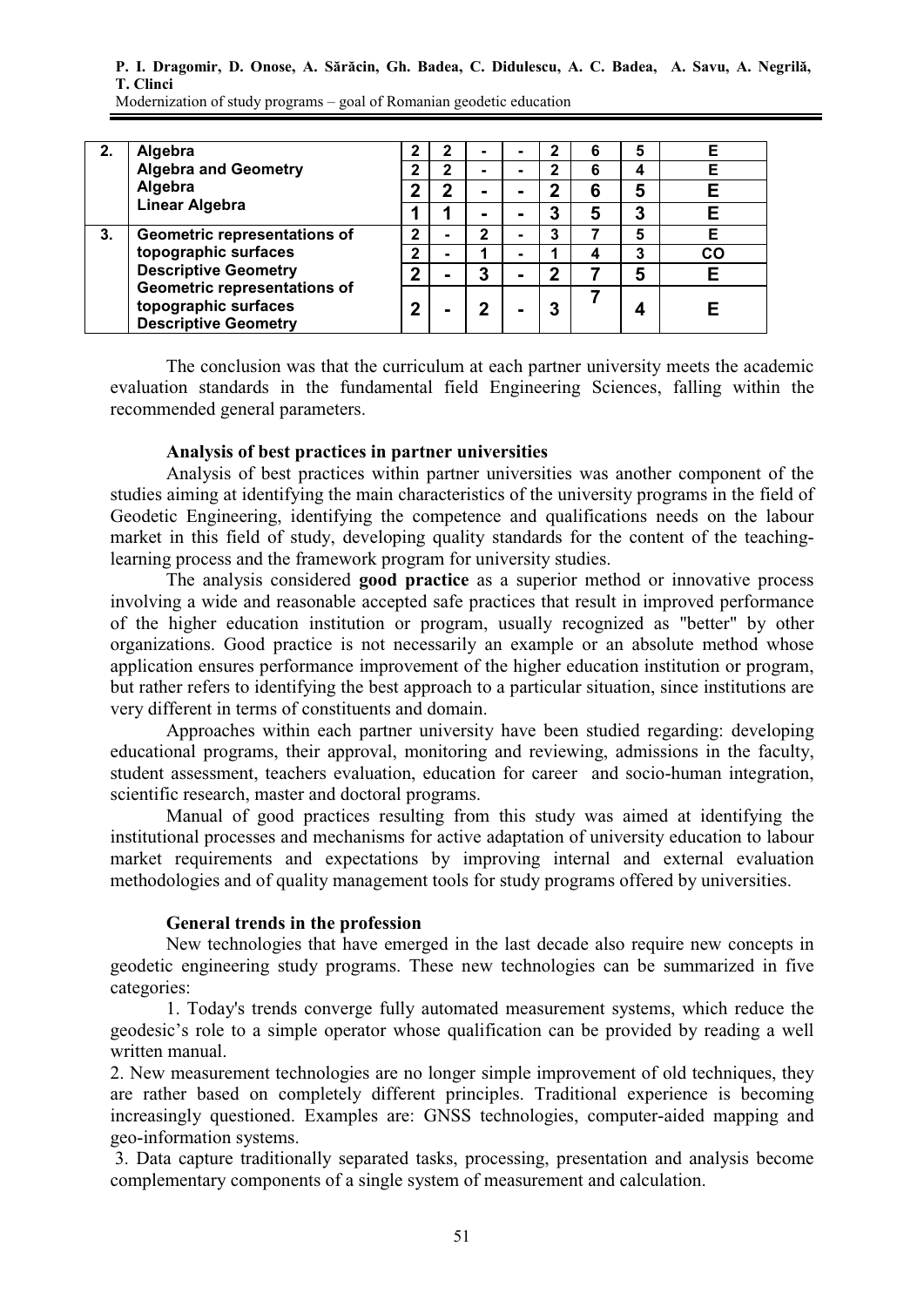4. Methods of land use management and planning were developed from technical and administrative procedures to processes that include social and environmental problems, in order to ensure sustainable development.

 5. New fields of study are the management, marketing, quality control according to new trends in the profession.

#### **General views on current study programs**

 For analyzing the situation of the profession in Romania and in order to obtain the general opinion about the current programs of study of geodetic engineering, a questionnaire was been created and distributed to representatives of the business environment from land survey domain. The questionnaire was designed so as to provide for geodetic engineering domain from Romania, an overview of competencies, skills and knowledge that graduates must possess upon completion of university studies, for easy integration to the first job.

Requirements expressed by business environment in the field reached important aspects of curriculum for land measurement and cadastre specialization, shown in the chart below.



#### **Comparative analysis of curriculum of EU field faculties with those from the partner universities**

The analysis aimed at establishing reference points and creating the necessary tools, methodologies for evaluating existing standard in geodetic engineering in Romania, including ensuring compatibility and comparability with international reference standards. Curricula of faculties of field universities in EU countries - England, Austria, Bulgaria, Czech Republic, Denmark, Germany, Greece, Lithuania, Portugal, Slovenia, Spain, Hungary, and Canada have been analysed.

#### **Recommendations to ensure compatibility and comparability with international standards**

Based on the analysis conducted in partner universities within the e-learning project, there were a number of useful recommendations on improving the academic curriculum of land measurements:

• Ensuring for the first and second years of a common training (common trunk) and differentiation on specialties in the last part of the study;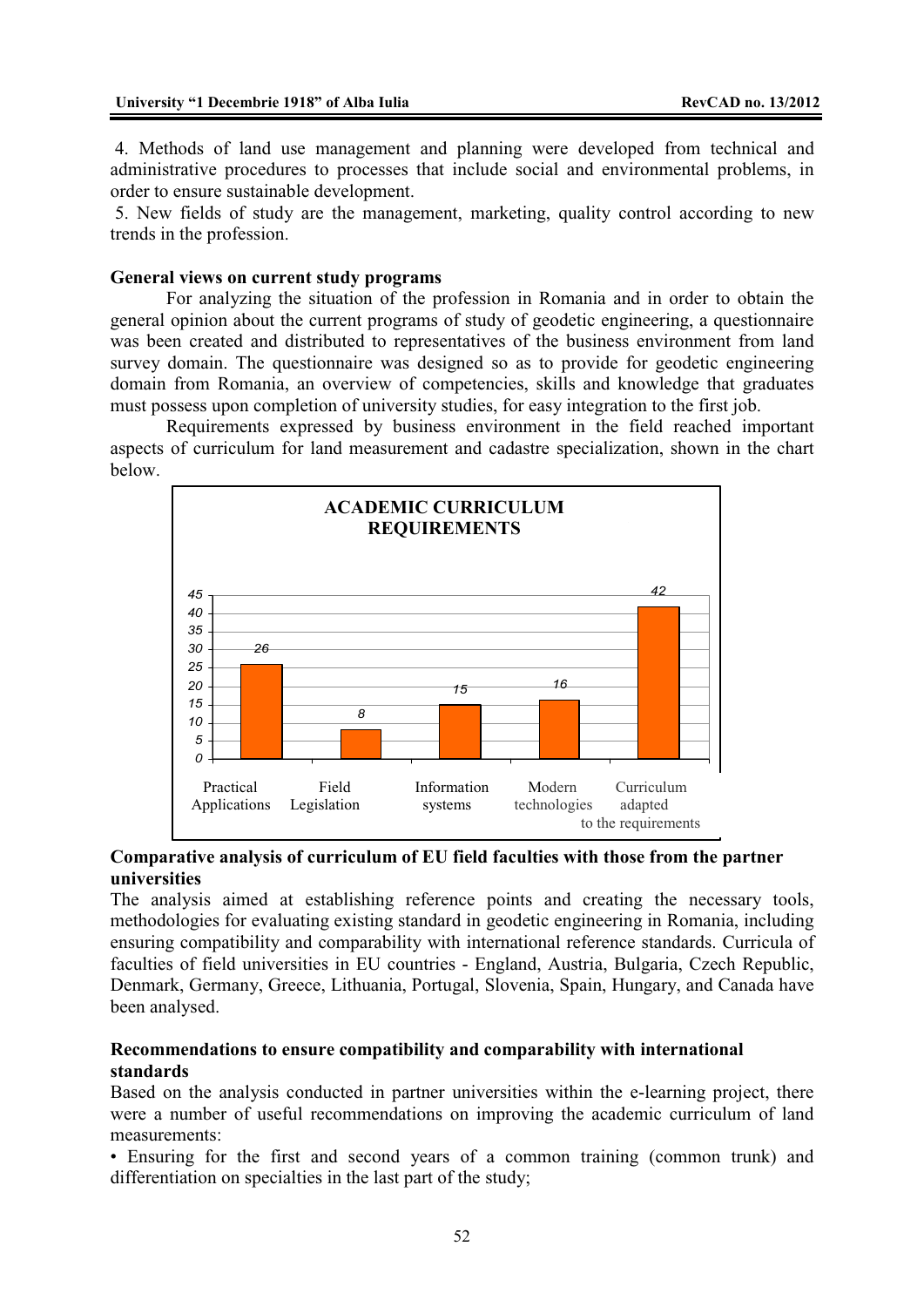• Structure for the first and second years must be designed so as to enable changing the final specialization;

• Ensuring packages with optional compulsory disciplines ensuring transversal competences;

• Education should be based on more individual study and lifelong learning;

• There should be flexibility in the choice of internship, namely ensuring smooth conduct of professional practice**;**

• Adaptation of educational process to labour market requirements by increasing the time allocated to applied activities;

• A smaller number of required disciplines;

• A larger number of optional disciplines;

• More conditioning for specialized disciplines, which result in greater involvement of students;

• Preparation of curriculum so as to ensure continuity for master and doctorate cycles. • Provide the framework for continuous improvement of teachers from the study program. Analysis of the occupation degree of students showed that: the number of courses per semester is higher by about 3 to 4 disciplines, and the total number of hours / semester is higher (28-30 hours / week as compared to 24 hours per week) - even with a year of study in addition to universities from the West.

The study of the organizational structure of the faculties in many of the mentioned universities, as well as recommendations for harmonization with international quality standards led to the necessity of reviewing / rethinking specializations related to engineering geodetic field, through the Romanian market request perspective , defining the skills needed for each specialization and development of new curricula.

Recommendations that emerged from the studies serve as important milestones for improvement educational plans and programs.

#### **3. Proposals for modernization of study programs The quality assurance model**

 Quality assurance model, designed in accordance with the general framework developed by the European Association for International Education (EAIE), aims to provide a framework outlining the key characteristics which are considered to have a significant impact on the development of quality programs for geodetic engineering field.

The diagram in Fig.1 presents the factors that define quality, according to the mentioned model. It aims to combine the goals and objectives of an educational program with the analytical curriculum, students evaluation form and expected knowledge, aptitudes and attitudes acquired by students at the end of the study.



Fig.1 Factors defining quality

In the compatibilization of ongoing study programs with international reference standards , creating an appropriate learning environment for students should also be considered.

Aspects of the learning environment can focus on six specific activities while for obtaining educational programs in accordance with international reference standards, the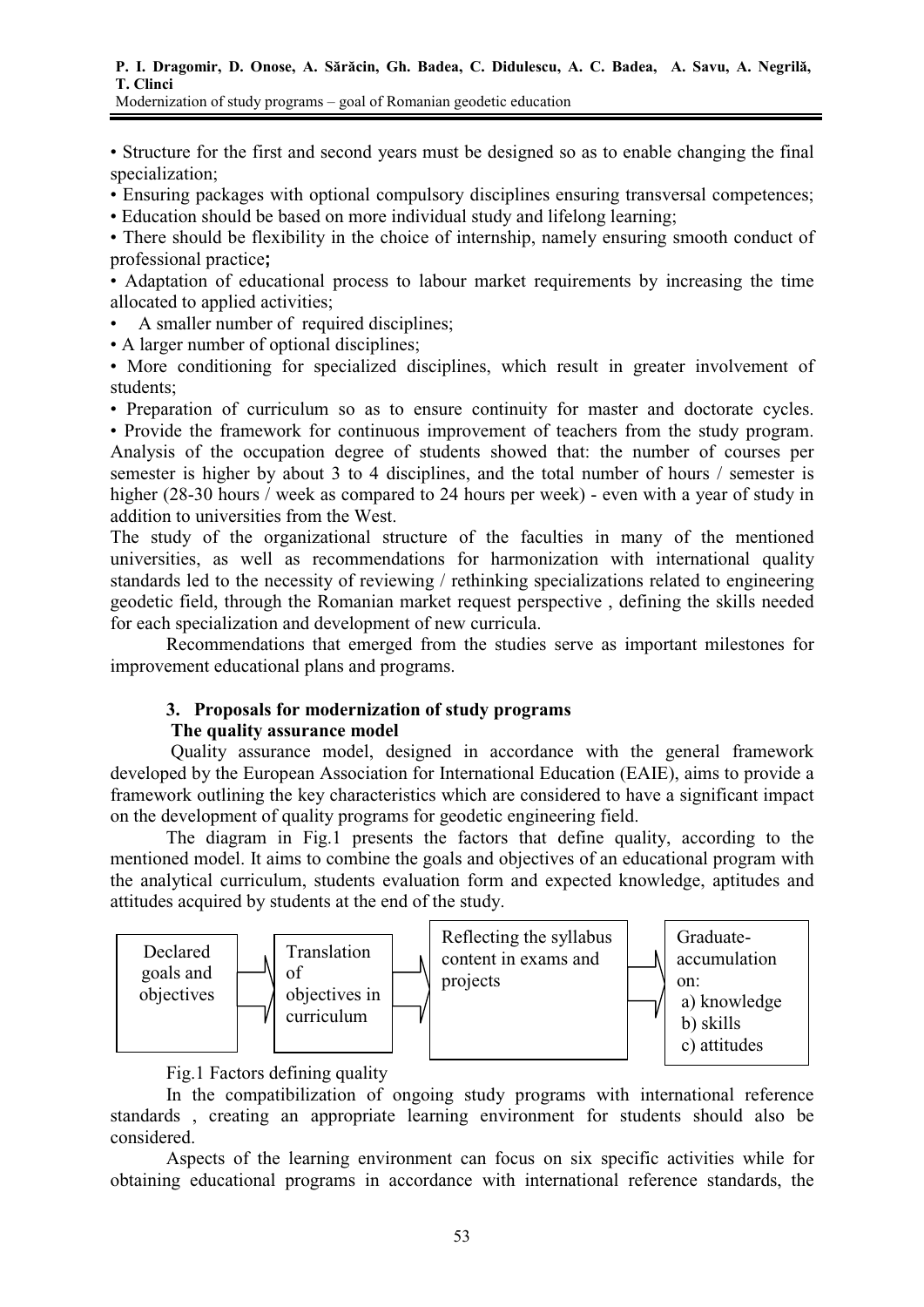universities must have the characteristics of a high quality education. In defining characteristics of high quality learning the use of the model based on seven principles is recommended. Focusing issues related to learning environment and characteristics of highquality education as a matrix allows the user to define the weight given to each facet and a single frame of action, taking into account both stakeholders: institutional climate and program characteristics.

|                                                 |                |                |              | Six aspects of the total learning environment |            |              |           |             |
|-------------------------------------------------|----------------|----------------|--------------|-----------------------------------------------|------------|--------------|-----------|-------------|
|                                                 |                |                |              | $\mathfrak{D}$                                |            | 4            | 5         | 6           |
|                                                 |                |                | Designing    | Teaching                                      | Support,   | Student      | Learning  | Quality     |
|                                                 |                |                | curriculum   | learning                                      | guidance   | progress and | resources | development |
|                                                 |                |                | content and  | evaluation                                    | of student | achievement  |           |             |
| Seven characteristics of High Quality Education |                |                | organization |                                               |            |              |           |             |
|                                                 | A              | Knowledge      |              |                                               |            |              |           |             |
|                                                 |                | discovery      |              |                                               |            |              |           |             |
|                                                 | B              | Long-term      |              |                                               |            |              |           |             |
|                                                 |                | retention      |              |                                               |            |              |           |             |
|                                                 | $\mathcal{C}$  | Creating new   |              |                                               |            |              |           |             |
|                                                 |                | knowledge      |              |                                               |            |              |           |             |
|                                                 | D              | The            |              |                                               |            |              |           |             |
|                                                 |                | connections    |              |                                               |            |              |           |             |
|                                                 |                | between old    |              |                                               |            |              |           |             |
|                                                 |                | and new        |              |                                               |            |              |           |             |
|                                                 |                | knowledge      |              |                                               |            |              |           |             |
|                                                 | E              | applications   |              |                                               |            |              |           |             |
|                                                 | $\overline{F}$ | The ability to |              |                                               |            |              |           |             |
|                                                 |                | communicate    |              |                                               |            |              |           |             |
|                                                 |                | knowledge      |              |                                               |            |              |           |             |
|                                                 | G              | The desire to  |              |                                               |            |              |           |             |
|                                                 |                | know more      |              |                                               |            |              |           |             |

Figure 2 Interaction of quality education characteristics and various aspects of the total learning environment.

Since correct identification of the high quality learning characteristics through the issues that represent the learning environment can be quite complex, the model can also be used as a test grid which can provide benchmarks for performance evaluation.

#### **Curriculum framework of land measurements and cadastre specialization**

From the analysis of general and specific skills of the concerned specialization (land measurements and cadastre), from the comparative study between the curriculum of partner universities from the e-learning project, as well as from the comparison with the curriculum from faculties of universities in European Union the framework of the harmonized curriculum was proposed .

Given the requirements of the labour market in Romania in the field of land measurements and cadastre, as well as the results of evaluation of existing study programs corresponding to the specialization "land measurement and cadastre", through the consultation of relevant international standards, two programs of study for the specializations: Geodesy and Geomatics and Cadastre and Property Management have been proposed to be developed.

## **Proposal for study plans**

In the proposed study plans it was considered that semesters 1-4 form the common trunk of the two specializations in order to offer students the opportunity to knowingly choose one of two specializations.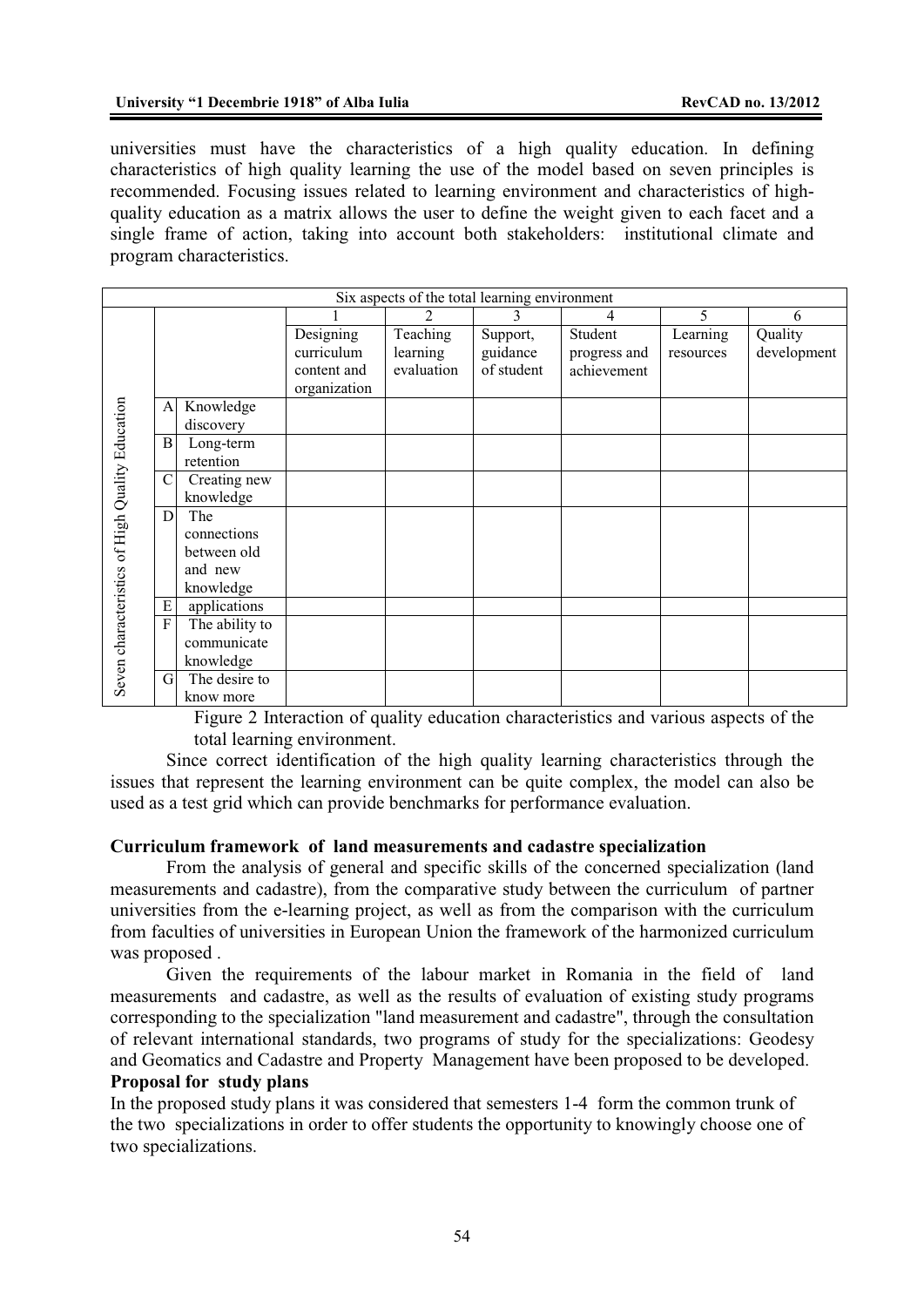

Fig. 3. The curriculum framework of the land measurements and cadastre specialization

In semesters 5 to 8 a differentiation between the two specializations shall be made, taking into consideration the recommendations resulting from the study of European field standards.

It was envisaged that in the curriculum for university studies for years 3 and 4 to be carried out the transfer of knowledge in a professional and methodical approach of notions related to the specialization profile chose by the student.

Therefore for Cadastre and Property Management specialization it was sought that the curriculum integrates new courses on the principles of law and economics, as well as land management and real estate valuation.

Regarding the specialization Geodesy and Geomatics in the proposed curriculum it was aimed to development the Geomatics component.

 Specifically, it is proposed to take into account the achievement of the following skills:

#### **Competences for geodesy and geomatics specialization**

- Design and development of support networks for surveying, cadastral measurement and other engineering measurements.
- Making specific measurements required for development of : topographical, situation, execution and cadastre plans.
- Application in the field of civil and industrial construction projects, communication ways, hydraulic structures, bridges, land improvement projects .
- Determination and analysis of construction and land movements and deformations.
- Creation of spatial data infrastructures and GIS development.
- Establishment of the spatial geodetic networks.
- Modelling based on geodetic and gravimetric data.
- Processing of Photogrammetry and remote sensing data for mapping large areas of land.

#### **Competences for cadastre and property management specialization**

- Creation and development of support networks for surveying, cadastral measurement and other engineering measurements.
- Making specific measurements required for development of plans: topographical, situation, execution and cadastre plans.